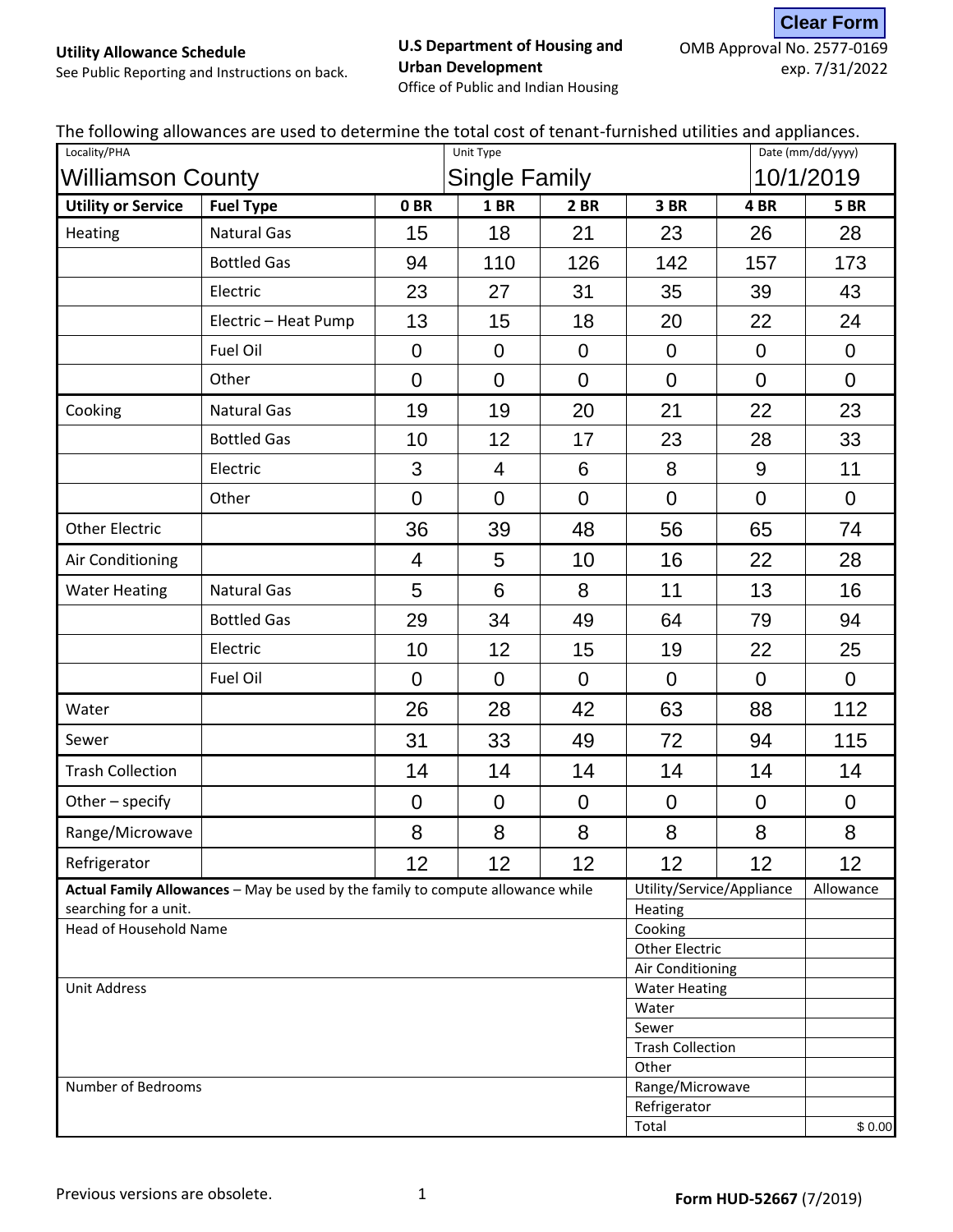#### **U.S Department of Housing and Urban Development**

See Public Reporting and Instructions on back.

Office of Public and Indian Housing

|  | The following allowances are used to determine the total cost of tenant-furnished utilities and appliances. |  |  |
|--|-------------------------------------------------------------------------------------------------------------|--|--|
|--|-------------------------------------------------------------------------------------------------------------|--|--|

| $5.00$ and $1.000$ and $1.000$ and $1.000$ and $1.000$ and $1.000$ and $1.000$ and $1.000$ and $1.000$ and $1.000$ and $1.000$ and $1.000$ and $1.000$ and $1.000$ and $1.000$ and $1.000$ and $1.000$ and $1.000$ and $1.000$<br>Locality/PHA |                                                                                 | 5.5511511511511511565<br>erdo arra appliarrodo.<br>Date (mm/dd/yyyy)<br>Unit Type |                                  |                |                                          |                           |                  |  |
|------------------------------------------------------------------------------------------------------------------------------------------------------------------------------------------------------------------------------------------------|---------------------------------------------------------------------------------|-----------------------------------------------------------------------------------|----------------------------------|----------------|------------------------------------------|---------------------------|------------------|--|
|                                                                                                                                                                                                                                                | <b>Williamson County</b>                                                        |                                                                                   |                                  |                | Low Rise Apartment (2-4 Units) 10/1/2019 |                           |                  |  |
| <b>Utility or Service</b>                                                                                                                                                                                                                      | <b>Fuel Type</b>                                                                | 0 <sub>BR</sub>                                                                   | <b>1 BR</b>                      | 2 BR           | 3BR                                      | 4BR                       | <b>5 BR</b>      |  |
| Heating                                                                                                                                                                                                                                        | <b>Natural Gas</b>                                                              | 17                                                                                | 20                               | 22             | 23                                       | 25                        | 26               |  |
|                                                                                                                                                                                                                                                | <b>Bottled Gas</b>                                                              | 106                                                                               | 124                              | 133            | 142                                      | 150                       | 159              |  |
|                                                                                                                                                                                                                                                | Electric                                                                        | 15                                                                                | 17                               | 22             | 27                                       | 31                        | 36               |  |
|                                                                                                                                                                                                                                                | Electric - Heat Pump                                                            | 11                                                                                | 13                               | 16             | 18                                       | 20                        | 22               |  |
|                                                                                                                                                                                                                                                | Fuel Oil                                                                        | $\overline{0}$                                                                    | $\overline{0}$                   | $\overline{0}$ | $\overline{0}$                           | $\mathbf 0$               | $\overline{0}$   |  |
|                                                                                                                                                                                                                                                | Other                                                                           | $\overline{0}$                                                                    | $\overline{0}$                   | $\Omega$       | $\overline{0}$                           | $\overline{0}$            | $\overline{0}$   |  |
| Cooking                                                                                                                                                                                                                                        | <b>Natural Gas</b>                                                              | 19                                                                                | 19                               | 20             | 21                                       | 22                        | 23               |  |
|                                                                                                                                                                                                                                                | <b>Bottled Gas</b>                                                              | 10                                                                                | 12                               | 17             | 23                                       | 28                        | 33               |  |
|                                                                                                                                                                                                                                                | Electric                                                                        | 3                                                                                 | 4                                | 6              | 8                                        | 9                         | 11               |  |
|                                                                                                                                                                                                                                                | Other                                                                           | $\overline{0}$                                                                    | $\overline{0}$                   | $\overline{0}$ | $\overline{0}$                           | $\overline{0}$            | $\overline{0}$   |  |
| <b>Other Electric</b>                                                                                                                                                                                                                          |                                                                                 | 32                                                                                | 35                               | 42             | 50                                       | 57                        | 64               |  |
| Air Conditioning                                                                                                                                                                                                                               |                                                                                 | 6                                                                                 | $\overline{7}$                   | 9              | 12                                       | 15                        | 17               |  |
| <b>Water Heating</b>                                                                                                                                                                                                                           | <b>Natural Gas</b>                                                              | 5                                                                                 | 6                                | 8              | 11                                       | 13                        | 16               |  |
|                                                                                                                                                                                                                                                | <b>Bottled Gas</b>                                                              | 29                                                                                | 34                               | 49             | 64                                       | 79                        | 94               |  |
|                                                                                                                                                                                                                                                | Electric                                                                        | 10                                                                                | 12                               | 15             | 19                                       | 22                        | 25               |  |
|                                                                                                                                                                                                                                                | Fuel Oil                                                                        | $\overline{0}$                                                                    | $\mathbf 0$                      | $\overline{0}$ | $\overline{0}$                           | $\overline{0}$            | $\overline{0}$   |  |
| Water                                                                                                                                                                                                                                          |                                                                                 | 26                                                                                | 28                               | 42             | 63                                       | 88                        | 112              |  |
| Sewer                                                                                                                                                                                                                                          |                                                                                 | 31                                                                                | 33                               | 49             | 72                                       | 94                        | 115              |  |
| <b>Trash Collection</b>                                                                                                                                                                                                                        |                                                                                 | 14                                                                                | 14                               | 14             | 14                                       | 14                        | 14               |  |
| Other - specify                                                                                                                                                                                                                                |                                                                                 | $\boldsymbol{0}$                                                                  | $\boldsymbol{0}$                 | $\pmb{0}$      | $\boldsymbol{0}$                         | $\boldsymbol{0}$          | $\boldsymbol{0}$ |  |
| Range/Microwave                                                                                                                                                                                                                                |                                                                                 | 8                                                                                 | 8                                | 8              | 8                                        | 8                         | 8                |  |
| Refrigerator                                                                                                                                                                                                                                   |                                                                                 | 12                                                                                | 12                               | 12             | 12                                       | 12                        | 12               |  |
|                                                                                                                                                                                                                                                | Actual Family Allowances - May be used by the family to compute allowance while |                                                                                   |                                  |                |                                          | Utility/Service/Appliance | Allowance        |  |
| searching for a unit.<br>Head of Household Name                                                                                                                                                                                                |                                                                                 |                                                                                   |                                  |                | Heating                                  |                           |                  |  |
|                                                                                                                                                                                                                                                |                                                                                 |                                                                                   | Cooking<br><b>Other Electric</b> |                |                                          |                           |                  |  |
|                                                                                                                                                                                                                                                |                                                                                 |                                                                                   |                                  |                | Air Conditioning                         |                           |                  |  |
| <b>Unit Address</b>                                                                                                                                                                                                                            |                                                                                 |                                                                                   |                                  |                | <b>Water Heating</b>                     |                           |                  |  |
|                                                                                                                                                                                                                                                |                                                                                 |                                                                                   |                                  |                | Water                                    |                           |                  |  |
|                                                                                                                                                                                                                                                |                                                                                 |                                                                                   |                                  | Sewer          |                                          |                           |                  |  |
|                                                                                                                                                                                                                                                |                                                                                 |                                                                                   |                                  |                | <b>Trash Collection</b>                  |                           |                  |  |
| Other                                                                                                                                                                                                                                          |                                                                                 |                                                                                   |                                  |                |                                          |                           |                  |  |
| Number of Bedrooms                                                                                                                                                                                                                             |                                                                                 |                                                                                   |                                  |                | Range/Microwave<br>Refrigerator          |                           |                  |  |
|                                                                                                                                                                                                                                                |                                                                                 |                                                                                   |                                  |                | Total                                    |                           | \$0.00           |  |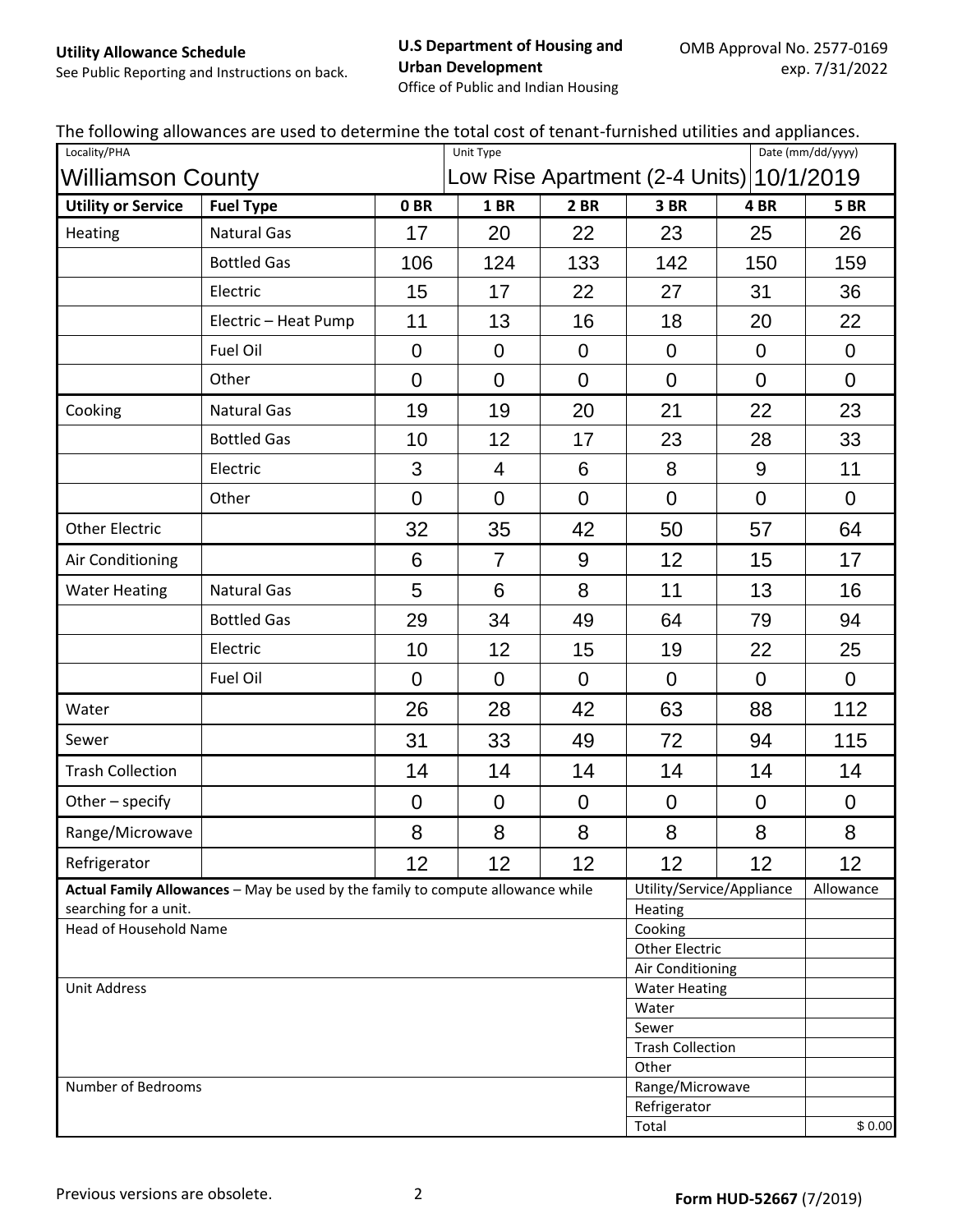#### **U.S Department of Housing and Urban Development**

See Public Reporting and Instructions on back.

Office of Public and Indian Housing

|  | The following allowances are used to determine the total cost of tenant-furnished utilities and appliances. |  |  |
|--|-------------------------------------------------------------------------------------------------------------|--|--|
|--|-------------------------------------------------------------------------------------------------------------|--|--|

| $\frac{1}{2}$ and the most division and distribution<br>Locality/PHA |                                                                                 | .<br>Date (mm/dd/yyyy)<br>Unit Type |                  |                                  |                                              |                           |                  |
|----------------------------------------------------------------------|---------------------------------------------------------------------------------|-------------------------------------|------------------|----------------------------------|----------------------------------------------|---------------------------|------------------|
|                                                                      | <b>Williamson County</b>                                                        |                                     |                  |                                  | Larger Apartment Bldgs. (5+ Units) 10/1/2019 |                           |                  |
| <b>Utility or Service</b>                                            | <b>Fuel Type</b>                                                                | 0 <sub>BR</sub>                     | <b>1 BR</b>      | <b>2 BR</b>                      | 3BR                                          | 4BR                       | <b>5 BR</b>      |
| Heating                                                              | Natural Gas                                                                     | 11                                  | 13               | 15                               | 16                                           | 18                        | 20               |
|                                                                      | <b>Bottled Gas</b>                                                              | 66                                  | 77               | 88                               | 99                                           | 110                       | 121              |
|                                                                      | Electric                                                                        | 10                                  | 12               | 16                               | 19                                           | 23                        | 27               |
|                                                                      | Electric - Heat Pump                                                            | 9                                   | 10               | 12                               | 14                                           | 15                        | 17               |
|                                                                      | Fuel Oil                                                                        | $\mathbf 0$                         | $\overline{0}$   | $\overline{0}$                   | $\overline{0}$                               | $\mathbf 0$               | $\mathbf 0$      |
|                                                                      | Other                                                                           | $\overline{0}$                      | $\overline{0}$   | $\overline{0}$                   | $\overline{0}$                               | $\overline{0}$            | $\overline{0}$   |
| Cooking                                                              | Natural Gas                                                                     | 19                                  | 19               | 20                               | 21                                           | 22                        | 23               |
|                                                                      | <b>Bottled Gas</b>                                                              | 10                                  | 12               | 17                               | 23                                           | 28                        | 33               |
|                                                                      | Electric                                                                        | 3                                   | 4                | 6                                | 8                                            | 9                         | 11               |
|                                                                      | Other                                                                           | $\overline{0}$                      | $\overline{0}$   | $\overline{0}$                   | $\overline{0}$                               | $\overline{0}$            | $\overline{0}$   |
| <b>Other Electric</b>                                                |                                                                                 | 30                                  | 32               | 38                               | 44                                           | 49                        | 55               |
| Air Conditioning                                                     |                                                                                 | 5                                   | 6                | 8                                | 11                                           | 13                        | 15               |
| <b>Water Heating</b>                                                 | <b>Natural Gas</b>                                                              | 4                                   | $\overline{4}$   | 6                                | 8                                            | 10                        | 12               |
|                                                                      | <b>Bottled Gas</b>                                                              | 23                                  | 27               | 39                               | 51                                           | 63                        | 75               |
|                                                                      | Electric                                                                        | 8                                   | 10               | 12                               | 15                                           | 18                        | 20               |
|                                                                      | Fuel Oil                                                                        | $\overline{0}$                      | $\mathbf 0$      | $\overline{0}$                   | $\overline{0}$                               | $\overline{0}$            | $\overline{0}$   |
| Water                                                                |                                                                                 | 26                                  | 28               | 42                               | 63                                           | 88                        | 112              |
| Sewer                                                                |                                                                                 | 31                                  | 33               | 49                               | 72                                           | 94                        | 115              |
| <b>Trash Collection</b>                                              |                                                                                 | 14                                  | 14               | 14                               | 14                                           | 14                        | 14               |
| Other - specify                                                      |                                                                                 | $\boldsymbol{0}$                    | $\boldsymbol{0}$ | $\pmb{0}$                        | $\pmb{0}$                                    | $\mathbf 0$               | $\boldsymbol{0}$ |
| Range/Microwave                                                      |                                                                                 | 8                                   | 8                | 8                                | 8                                            | 8                         | 8                |
| Refrigerator                                                         |                                                                                 | 12                                  | 12               | 12                               | 12                                           | 12                        | 12               |
|                                                                      | Actual Family Allowances - May be used by the family to compute allowance while |                                     |                  |                                  |                                              | Utility/Service/Appliance | Allowance        |
| searching for a unit.<br>Head of Household Name                      |                                                                                 |                                     |                  |                                  | Heating<br>Cooking                           |                           |                  |
|                                                                      |                                                                                 |                                     |                  | <b>Other Electric</b>            |                                              |                           |                  |
|                                                                      |                                                                                 |                                     |                  |                                  | Air Conditioning                             |                           |                  |
| <b>Unit Address</b>                                                  |                                                                                 |                                     |                  | <b>Water Heating</b>             |                                              |                           |                  |
|                                                                      |                                                                                 |                                     |                  |                                  | Water                                        |                           |                  |
|                                                                      |                                                                                 |                                     |                  | Sewer<br><b>Trash Collection</b> |                                              |                           |                  |
|                                                                      |                                                                                 |                                     |                  |                                  | Other                                        |                           |                  |
| Number of Bedrooms                                                   |                                                                                 |                                     |                  |                                  | Range/Microwave                              |                           |                  |
|                                                                      |                                                                                 |                                     |                  |                                  | Refrigerator                                 |                           |                  |
|                                                                      |                                                                                 |                                     |                  |                                  | Total                                        |                           | \$0.00           |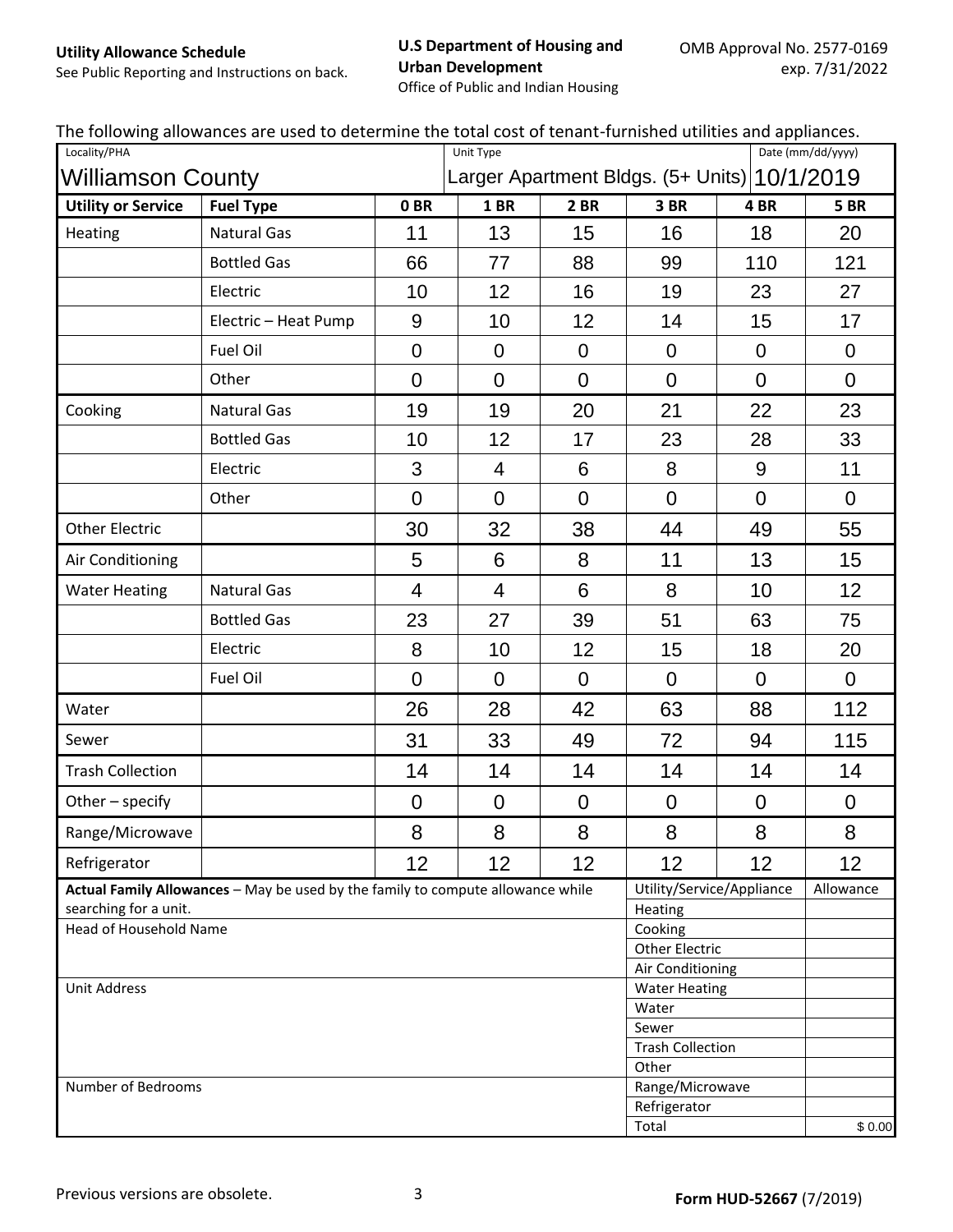#### **U.S Department of Housing and Urban Development**

See Public Reporting and Instructions on back.

Office of Public and Indian Housing

|  | The following allowances are used to determine the total cost of tenant-furnished utilities and appliances. |  |  |
|--|-------------------------------------------------------------------------------------------------------------|--|--|
|--|-------------------------------------------------------------------------------------------------------------|--|--|

| Locality/PHA              | The following allowances are asea to accertainte the total cost or tenant farmshed atlities and appliances. |                                                     | Unit Type                |                                                                   |                       |                           | Date (mm/dd/yyyy) |
|---------------------------|-------------------------------------------------------------------------------------------------------------|-----------------------------------------------------|--------------------------|-------------------------------------------------------------------|-----------------------|---------------------------|-------------------|
| <b>Williamson County</b>  |                                                                                                             | Larger Apartments (Energy Star Certified) 10/1/2019 |                          |                                                                   |                       |                           |                   |
| <b>Utility or Service</b> | <b>Fuel Type</b>                                                                                            | 0 <sub>BR</sub>                                     | <b>1 BR</b>              | 2 BR                                                              | 3 BR                  | 4BR                       | <b>5 BR</b>       |
| Heating                   | <b>Natural Gas</b>                                                                                          | 9                                                   | 10                       | 12                                                                | 13                    | 15                        | 16                |
|                           | <b>Bottled Gas</b>                                                                                          | 54                                                  | 63                       | 72                                                                | 81                    | 90                        | 99                |
|                           | Electric                                                                                                    | 8                                                   | 10                       | 13                                                                | 16                    | 19                        | 22                |
|                           | Electric - Heat Pump                                                                                        | $\overline{7}$                                      | 9                        | 10                                                                | 11                    | 13                        | 14                |
|                           | Fuel Oil                                                                                                    | $\mathbf 0$                                         | $\mathbf 0$              | $\overline{0}$                                                    | $\overline{0}$        | $\mathbf 0$               | $\overline{0}$    |
|                           | Other                                                                                                       | $\overline{0}$                                      | $\overline{0}$           | $\mathbf 0$                                                       | $\overline{0}$        | $\overline{0}$            | $\overline{0}$    |
| Cooking                   | <b>Natural Gas</b>                                                                                          | 18                                                  | 19                       | 19                                                                | 20                    | 21                        | 22                |
|                           | <b>Bottled Gas</b>                                                                                          | 8                                                   | 10                       | 14                                                                | 19                    | 23                        | 27                |
|                           | Electric                                                                                                    | 3                                                   | 3                        | 5                                                                 | $6\phantom{1}6$       | 8                         | $9\,$             |
|                           | Other                                                                                                       | $\overline{0}$                                      | $\overline{0}$           | $\Omega$                                                          | $\overline{0}$        | $\overline{0}$            | $\overline{0}$    |
| <b>Other Electric</b>     |                                                                                                             | 27                                                  | 29                       | 34                                                                | 39                    | 44                        | 48                |
| Air Conditioning          |                                                                                                             | 4                                                   | 5                        | $\overline{7}$                                                    | $9\,$                 | 11                        | 13                |
| <b>Water Heating</b>      | <b>Natural Gas</b>                                                                                          | 3                                                   | $\overline{\mathcal{A}}$ | 5                                                                 | $\overline{7}$        | 9                         | 10                |
|                           | <b>Bottled Gas</b>                                                                                          | 19                                                  | 22                       | 32                                                                | 42                    | 52                        | 62                |
|                           | Electric                                                                                                    | $\overline{7}$                                      | 8                        | 10                                                                | 12                    | 15                        | 17                |
|                           | Fuel Oil                                                                                                    | $\mathbf 0$                                         | $\overline{0}$           | $\overline{0}$                                                    | $\overline{0}$        | $\mathbf 0$               | $\mathbf 0$       |
| Water                     |                                                                                                             | 26                                                  | 28                       | 42                                                                | 63                    | 88                        | 112               |
| Sewer                     |                                                                                                             | 31                                                  | 33                       | 49                                                                | 72                    | 94                        | 115               |
| <b>Trash Collection</b>   |                                                                                                             | 14                                                  | 14                       | 14                                                                | 14                    | 14                        | 14                |
| Other - specify           |                                                                                                             | $\boldsymbol{0}$                                    | $\mathbf 0$              | $\mathbf 0$                                                       | $\mathbf 0$           | $\mathbf 0$               | $\mathbf 0$       |
| Range/Microwave           |                                                                                                             | 8                                                   | 8                        | 8                                                                 | 8                     | 8                         | 8                 |
| Refrigerator              |                                                                                                             | 12                                                  | 12                       | 12                                                                | 12                    | 12                        | 12                |
|                           | Actual Family Allowances - May be used by the family to compute allowance while                             |                                                     |                          |                                                                   |                       | Utility/Service/Appliance | Allowance         |
| searching for a unit.     |                                                                                                             |                                                     |                          |                                                                   | Heating               |                           |                   |
| Head of Household Name    |                                                                                                             |                                                     |                          |                                                                   | Cooking               |                           |                   |
|                           |                                                                                                             |                                                     |                          |                                                                   | <b>Other Electric</b> |                           |                   |
| <b>Unit Address</b>       |                                                                                                             |                                                     | Air Conditioning         |                                                                   |                       |                           |                   |
|                           |                                                                                                             |                                                     |                          | <b>Water Heating</b><br>Water<br>Sewer<br><b>Trash Collection</b> |                       |                           |                   |
|                           |                                                                                                             |                                                     |                          |                                                                   |                       |                           |                   |
|                           |                                                                                                             |                                                     |                          |                                                                   |                       |                           |                   |
|                           |                                                                                                             |                                                     |                          |                                                                   | Other                 |                           |                   |
| Number of Bedrooms        |                                                                                                             |                                                     |                          |                                                                   | Range/Microwave       |                           |                   |
|                           |                                                                                                             |                                                     |                          |                                                                   | Refrigerator          |                           |                   |
|                           |                                                                                                             |                                                     |                          |                                                                   | Total                 |                           | \$0.00            |